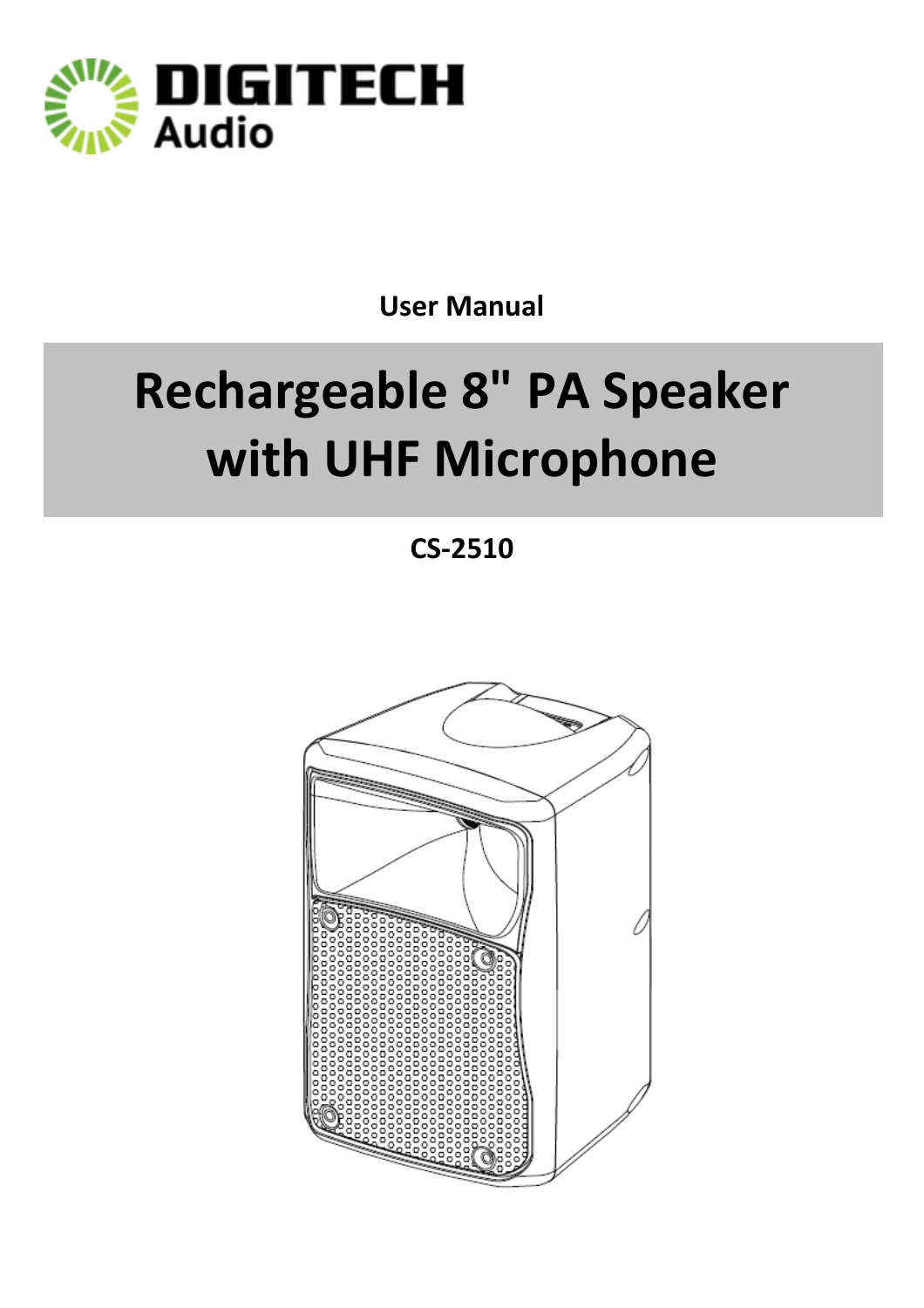## **Technical Specifications:**

| Max. Output power:         | 40WRMS                                      |
|----------------------------|---------------------------------------------|
| <b>Frequency Response:</b> | 62Hz - 18kHz                                |
| <b>UHF Frequency:</b>      | 520Mhz - 568Mhz                             |
| <b>Speaker Drivers:</b>    | - LF: 8" (200mm) Cone                       |
|                            | - HF: 1" (25.4mm) Compression Driver        |
| Audio Inputs:              | - XLR + 6.3mm hybrid socket for microphone  |
|                            | - 6.3mm for instrument                      |
|                            | - RCA for Line input (e.g. CD Player, etc.) |
|                            | - 3.5mm AUX Stereo Input                    |
| Audio output:              | 6.3mm phone socket for loop out             |
| Recharge time:             | 8 hours                                     |
| <b>Usage Time:</b>         | 4-5 hours                                   |
| Dimensions:                | 320(W) x 310(D) x 455(H) mm                 |
| Weight:                    | 8kg                                         |

### **Box Contents:**

- 1 x PA Speaker
- 1 x UHF Microphone
- 1 x UHF Transmitter
- 1 x Power Cable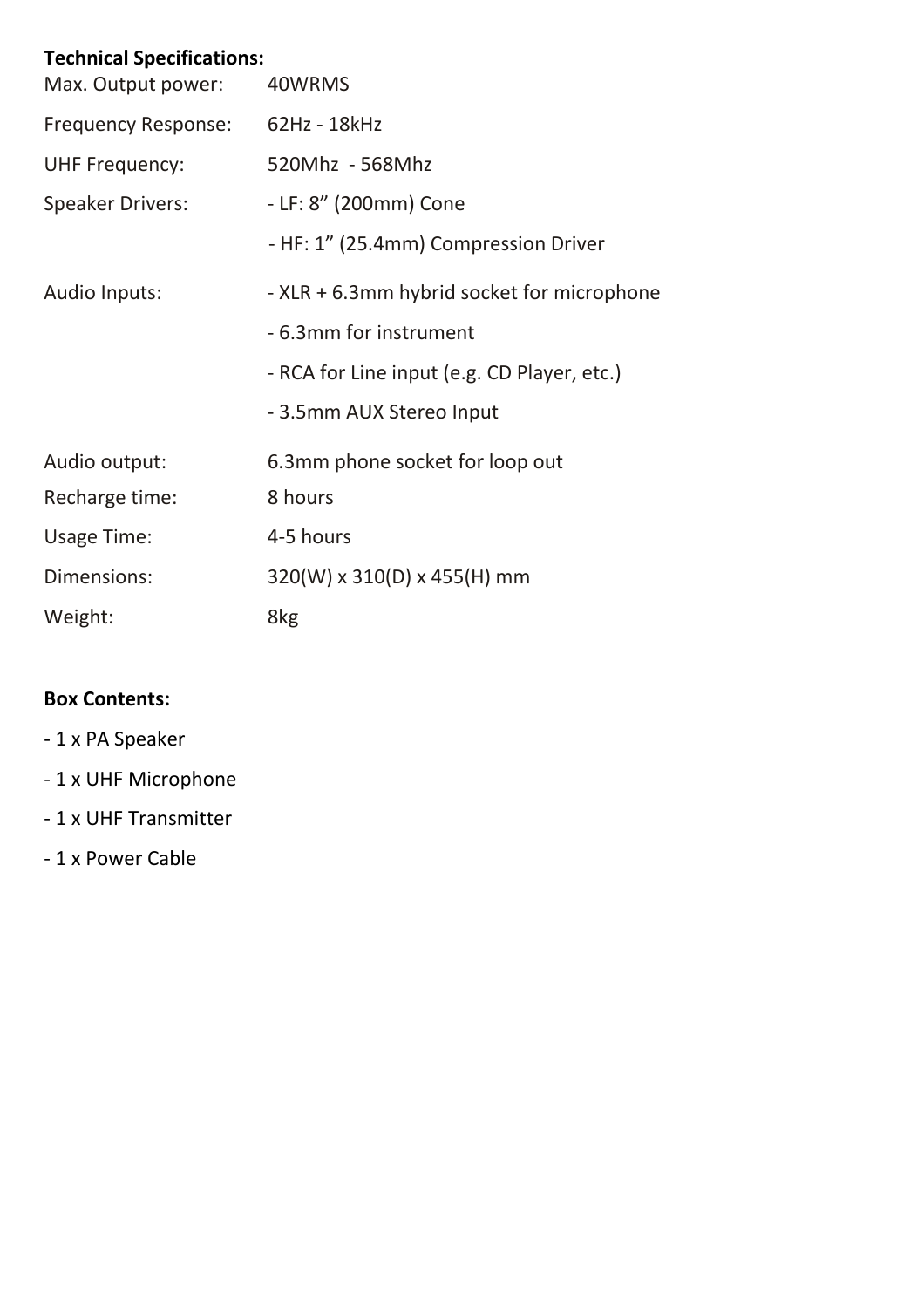

### **1. SD Input**

This slot is used to insert a SD memory card (max capacity 32GB) with MP3 files to be read.

## **2. USB Input**

In this port, plug in any USB memory stick with MP3 files to be read.

## **3. LCD**

This LCD displays all relevant information about the function being selected or the MP3 file being played.

### **4. Function Selector**

This section provides front-selectable push switches, allowing you to choose between one.

- A. IR receiver from Remote Control
- B. Play/Pause
	- Press this button once to play the chosen song. Press it again to pause the song momentarily.
	- Press and hold the button to pause the song.
- C. Next/Volume Up
	- Press this button once to go to the next song.
	- Press and hold this button to increase the volume.
- D. Previous/Volume Down
	- Press this button once to go back to the previous song.
	- Press and hold this button to lower the volume.
- E. Repeat/EQ
	- Press this button once to play the current song on repeat.
	- Press and hold this button to select among different types of equalization applied to the song currently playing.
- F. USB/SD/Bluetooth Mode Change
	- Press this button once to select USB, SD or Bluetooth mode.
- G. Stop/Power
	- Press this button once to stop the MP3 player.
	- Press and hold this button to turn the MP3 player On or Off.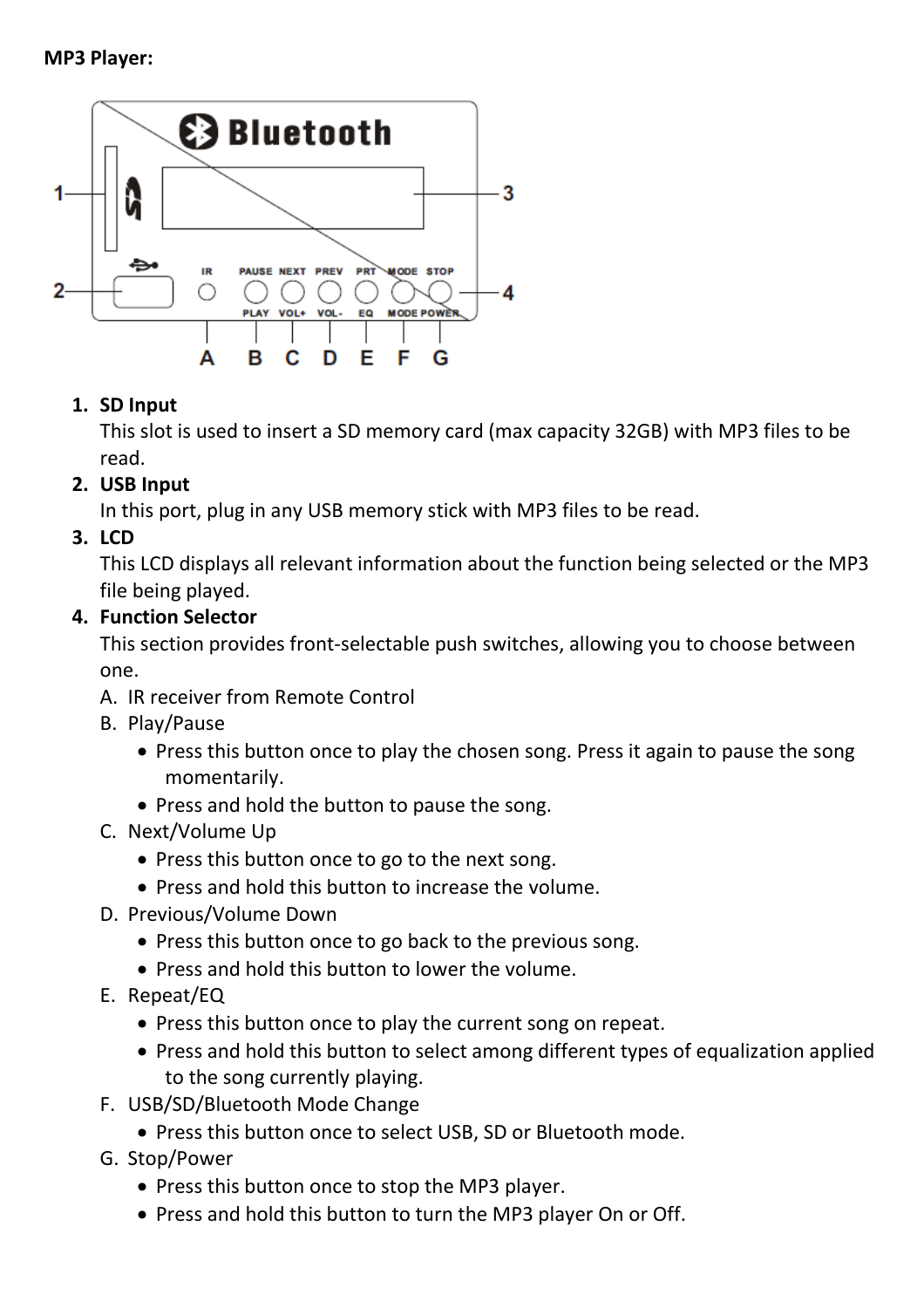#### **Remote Control:**



This remote will operate at a distance of up to 3m and can only control the speaker when pointed to the rear or the unit, i.e. at the IR receiver. The remote control included with your product may vary from the one pictured here.

- 1. Play/Pause
- 2. FM Channel –
- 3. FM Channel +
- 4. Volume Down
- 5. Volume Up
- 6. Forward
- 7. Back
- 8. EQ Select
- 9. USB/SD/Bluetooth Mode Change
- 10. Battery Indicator

#### **Bluetooth Pairing:**

- 1. Turn on the MP3 player by pressing and holding the 'Stop/Power' button.
- 2. Use the 'Mode' button on the MP3 player or the remote control to select Bluetooth mode. The LCD will show "Bluetooth Initializing".
- 3. From your Bluetooth technology enabled device, e.g. phone or tablet, turn your Bluetooth technology on, and search for nearby devices. Locate the Bluetooth name "Bluetooth" and connect. The LCD will now show "Bluetooth Connected".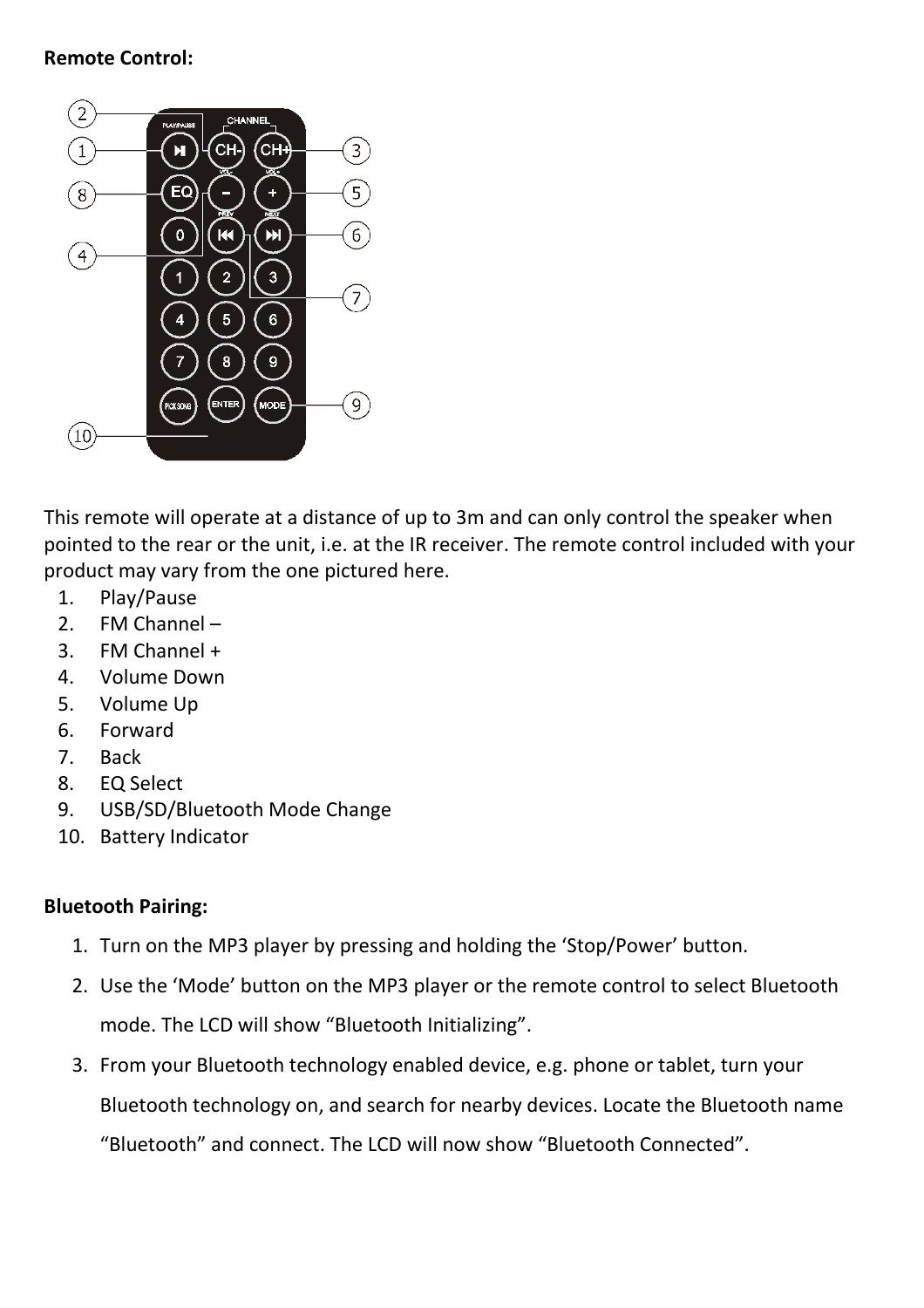**Controls and Features:**



- 1. Tweeter
- 2. Steel Grill and Woofer
- 3. Wireless Antenna
- 4. Handle
- 5. Battery Cover
- 6. MP3 Player
- 7. RCA Line Input
- 8. Instrument Input
- 9. Microphone Input
- 10. Input Volume Controls
- 11. Battery Indicators
- 12. DC Power Input
- 13. Wireless MIC Volume Control
- 14. AUX Stereo Input
- 15. Loop Out
- 16. MP3 Volume Control
- 17. Echo Control
- 18. Bass Control
- 19. Treble Control
- 20. Power Switch
- 21. Main Power Input
- 22. Fuse Holder